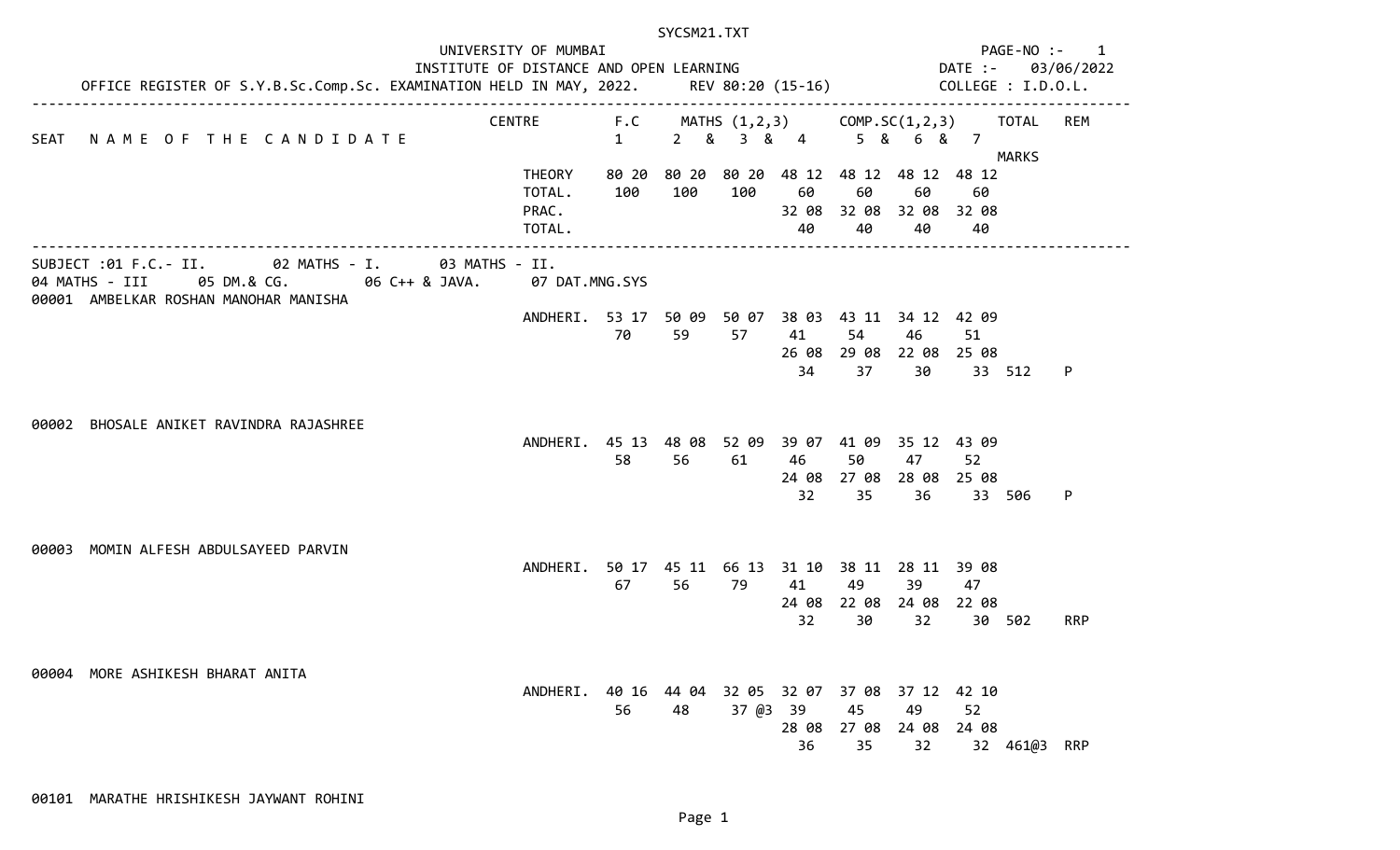|                                                                                                                                                                                                                                                            |                      |              | SYCSM21.TXT      |               |                        |              |                   |                    |              |                |
|------------------------------------------------------------------------------------------------------------------------------------------------------------------------------------------------------------------------------------------------------------|----------------------|--------------|------------------|---------------|------------------------|--------------|-------------------|--------------------|--------------|----------------|
|                                                                                                                                                                                                                                                            | ANDHERI.             |              |                  | 34 07 44 03   |                        |              |                   |                    |              |                |
|                                                                                                                                                                                                                                                            |                      | $52 + 41$    |                  | 47            | $25+$                  | $39+$        | $38 +$            | $42+$              |              |                |
|                                                                                                                                                                                                                                                            |                      |              |                  |               | $18+$                  | $28+$        | $35+$             |                    | $17+382$     | <b>RRP</b>     |
| 00102/ PADVI RASHMI YASHWANT VANDANA                                                                                                                                                                                                                       |                      |              |                  |               |                        |              |                   |                    |              |                |
|                                                                                                                                                                                                                                                            | ANDHERI.             |              |                  | 42 04         | 26 08                  |              |                   | AB 07              |              |                |
|                                                                                                                                                                                                                                                            |                      | $68 +$       |                  | $57 + 46 E$   | 34E                    | $27+$        | $25+$             | 07F                |              |                |
|                                                                                                                                                                                                                                                            |                      |              |                  |               | 22 08<br>30E           | 24 08<br>32E | 26 08<br>34E      | 27 08<br>35E 395   |              | <b>RRP</b>     |
|                                                                                                                                                                                                                                                            |                      |              |                  |               |                        |              |                   |                    |              |                |
| 00103/ SAWANT SUPRIYA DAYANAND SANGEETA                                                                                                                                                                                                                    |                      |              |                  |               |                        |              |                   |                    |              |                |
|                                                                                                                                                                                                                                                            | ANDHERI.             |              | 40 AB            | 44 AB         |                        |              |                   |                    |              |                |
|                                                                                                                                                                                                                                                            |                      | $64 +$       | 40               | 44            | $28+$                  | $36+$        | $37+$             | $39+$              |              |                |
|                                                                                                                                                                                                                                                            |                      |              |                  |               | 24 08<br>32            | 22 08<br>30  | 25 08<br>33       |                    | $28 + 411$   | P              |
|                                                                                                                                                                                                                                                            |                      |              |                  |               |                        |              |                   |                    |              |                |
| RRX - 0.5050, ABS - ABSENT, A.P. - ALREADY PASSED., # - T.C.,% - Eli., \$ - Enrl., NULL - NULL & VOID, RWDL - RESULT WILL BE DECL.LATERA<br>INSTITUTE OF DISTANCE AND OPEN LEARNING<br>OFFICE REGISTER OF S.Y.B.Sc.Comp.Sc. EXAMINATION HELD IN MAY, 2022. | UNIVERSITY OF MUMBAI |              |                  |               | REV 80:20 (15-16)      |              |                   | COLLEGE : I.D.O.L. | PAGE-NO :-   | $\overline{2}$ |
|                                                                                                                                                                                                                                                            | <b>CENTRE</b>        | F.C          |                  | MATHS (1,2,3) |                        |              | COMP. SC(1, 2, 3) |                    | <b>TOTAL</b> | <b>REM</b>     |
| NAME OF THE CANDIDATE<br><b>SEAT</b>                                                                                                                                                                                                                       |                      | $\mathbf{1}$ | &<br>$2^{\circ}$ | 3 & 4         |                        | $5\quad$ &   | 6<br>୍ଷ           | 7                  |              |                |
|                                                                                                                                                                                                                                                            | <b>THEORY</b>        | 80 20        | 80 20            | 80 20         | 48 12                  | 48 12        | 48 12             | 48 12              | MARKS        |                |
|                                                                                                                                                                                                                                                            | TOTAL.               | 100          | 100              | 100           | 60                     | 60           | 60                | 60                 |              |                |
|                                                                                                                                                                                                                                                            | PRAC.                |              |                  |               | 32 08                  | 32 08        | 32 08             | 32 08              |              |                |
|                                                                                                                                                                                                                                                            | TOTAL.               |              |                  |               | 40                     | 40           | 40                | 40                 |              |                |
| SUBJECT :01 F.C.- II. 02 MATHS - I. 03 MATHS - II.<br>04 MATHS - III 05 DM.& CG. 06 C++ & JAVA.<br>00104 SHARMA RAMKISHOR RAJARAM LAXMIBEN                                                                                                                 | 07 DAT.MNG.SYS       |              |                  |               |                        |              |                   |                    |              |                |
|                                                                                                                                                                                                                                                            | ANDHERI. 39 15       |              |                  |               |                        |              | AB 10             | AB 12              |              |                |
|                                                                                                                                                                                                                                                            |                      |              |                  |               | 54 E 48 + 57 + 36+ 10F |              | $36+$             | 12F                |              |                |
|                                                                                                                                                                                                                                                            |                      |              |                  |               |                        |              |                   |                    |              |                |